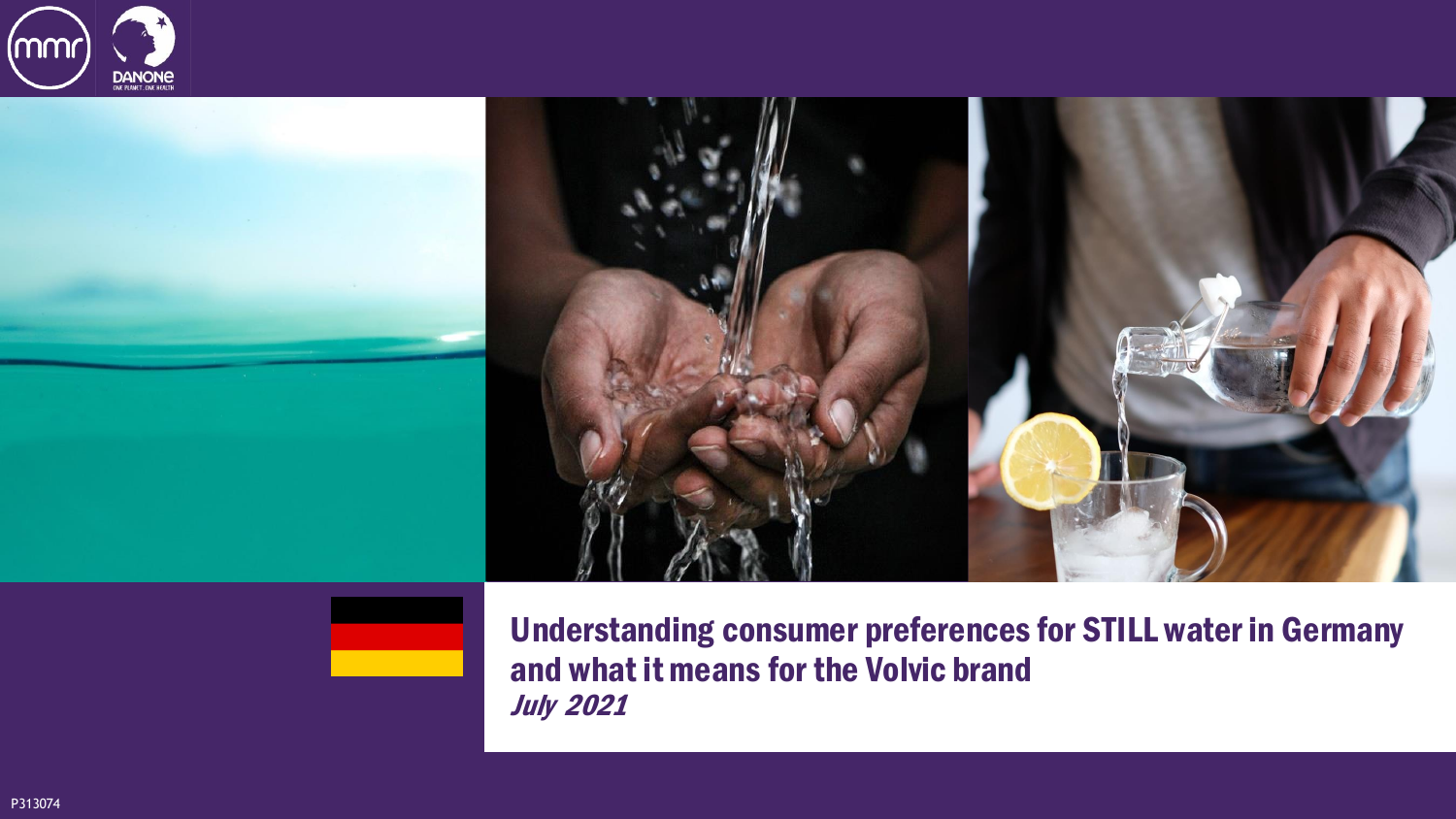





#### BACKGROUND, OBJECTIVES AND METHODOLOGY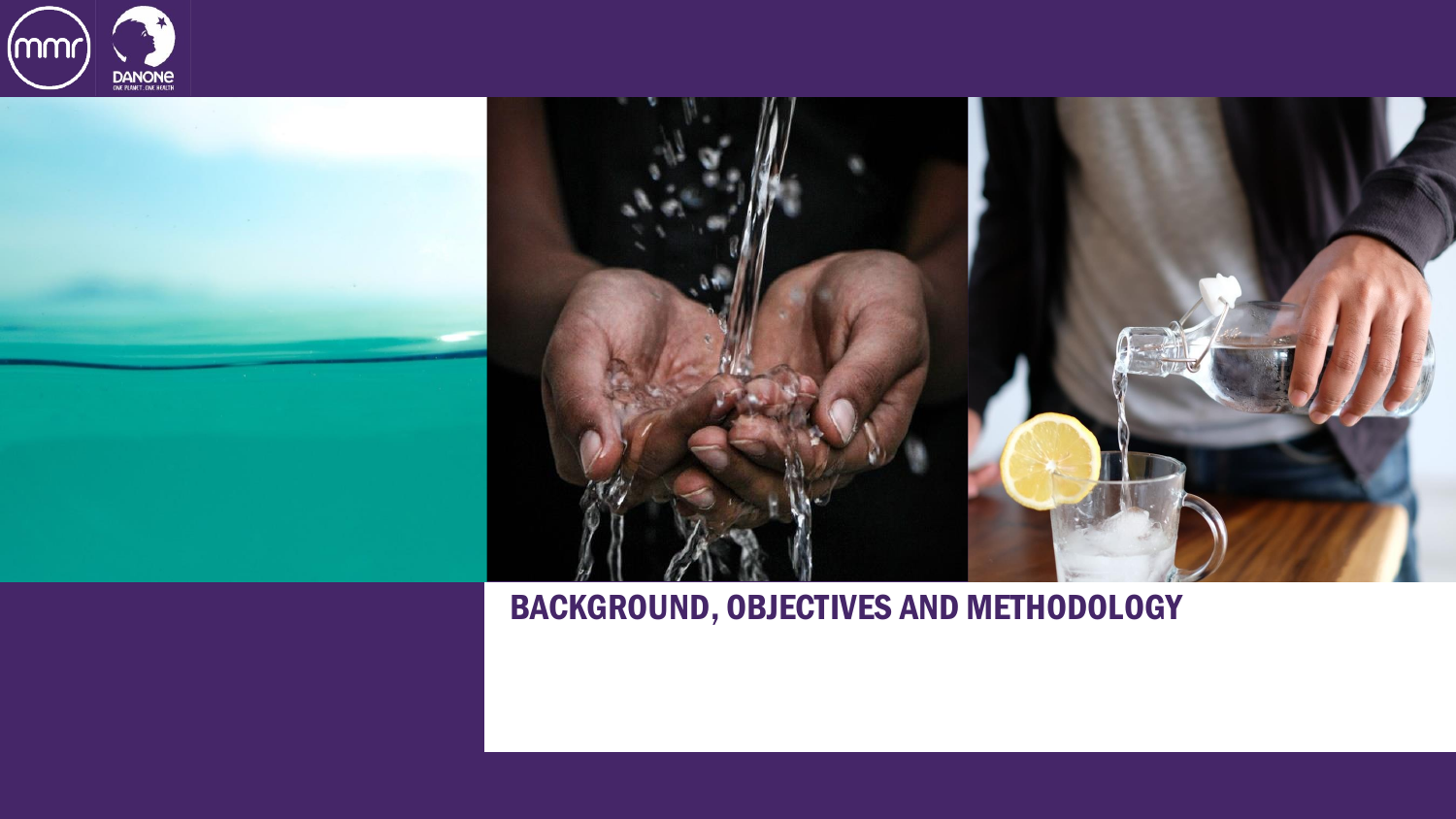

#### WHO WE SPOKE TO

### Quotas Achieved **n=301**

#### **GENDER Male 52% Female 48% AGE 18 -35 46% 36 -65 54% LOCATION Frankfurt 36% Munich 35% Cologne 29% Bottle Stoppers 34% Bottle Reducers 34%**

# **USER GROUPS**

**Filter Users 32%**

| <b>Considerers</b>   | 47% |
|----------------------|-----|
| <b>Non Considers</b> | 53% |

All of whom were…

• Regular still water users • Non rejectors of Volvic

Standard industry and security screen -out also applied. Participants screened for Covid safety

#### **USER GROUPS**

- Bottle Stoppers: Have been bottled users in the past but stopped due to plastic waste
- Bottle Reducers: Drink tap AND bottled water; reduced bottled water due to plastic waste
- Filter Users: Drink mostly filtered water

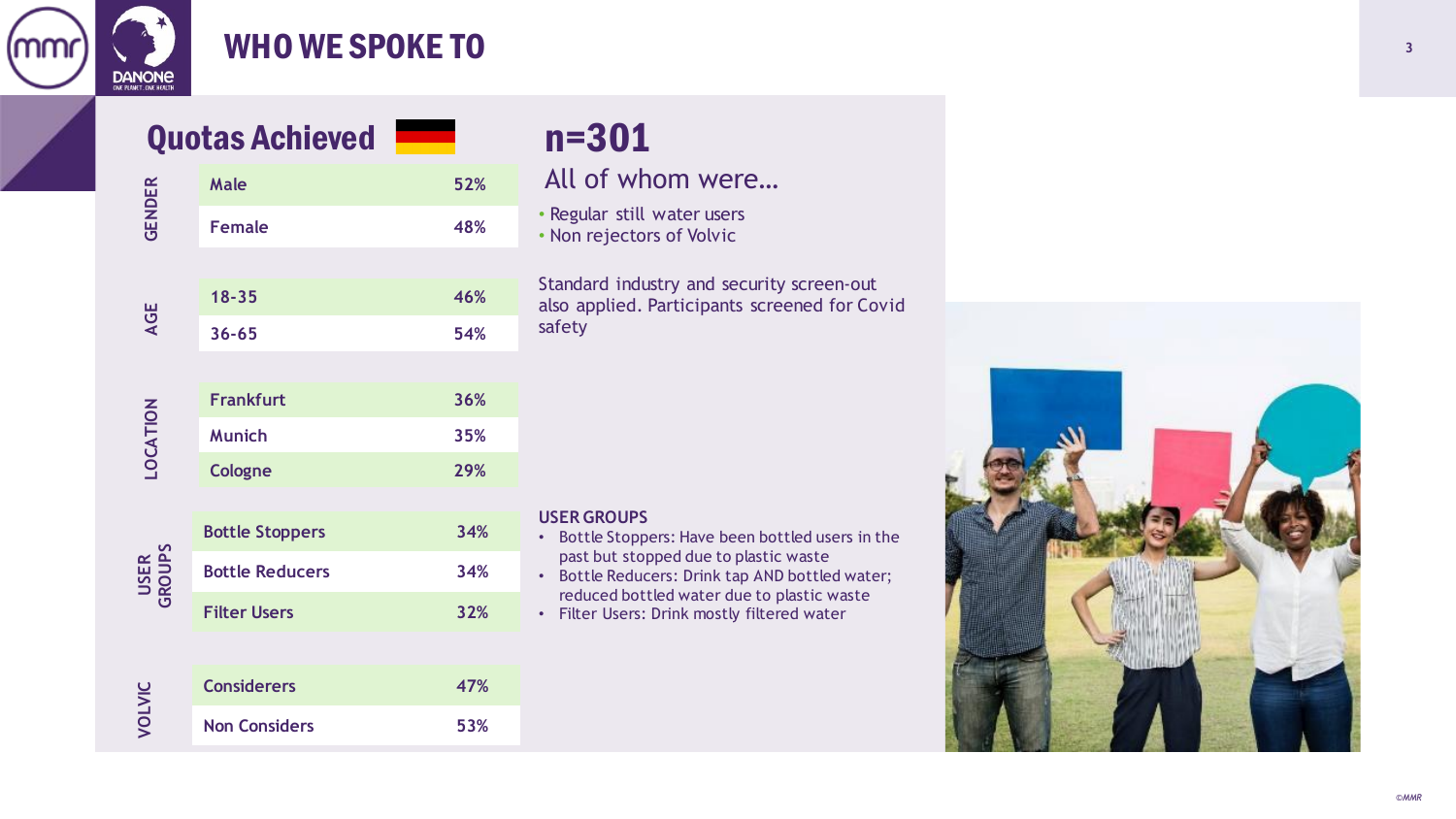

#### CONSUMERS TESTED ALL 12 PRODUCTS **<sup>4</sup>** ALL PRODUCTS WERE INTRODUCED AS STILL WATERS AND SERVED AMBIENT

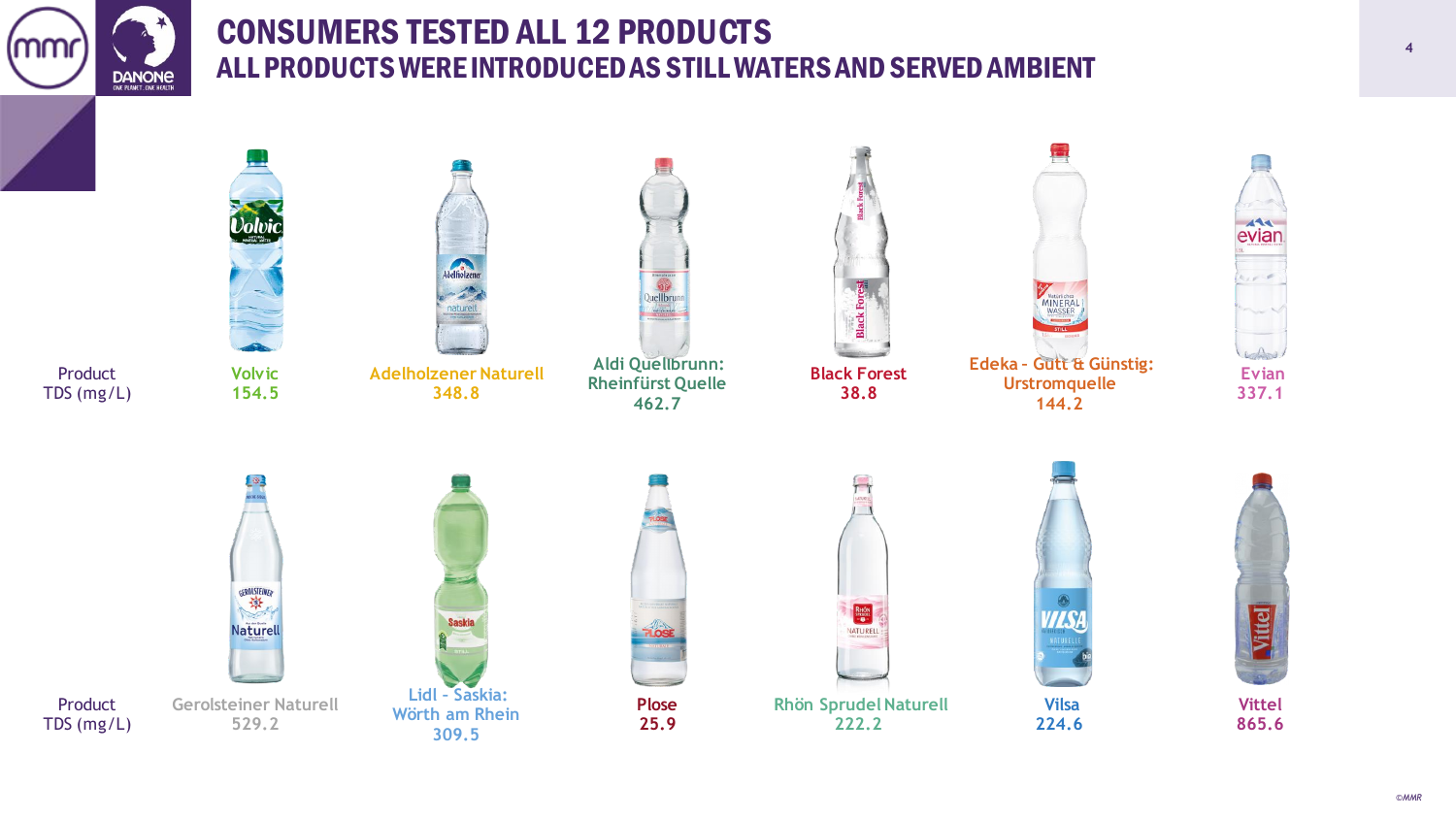





#### OVERALL PERFORMANCE OF THE STILL WATERS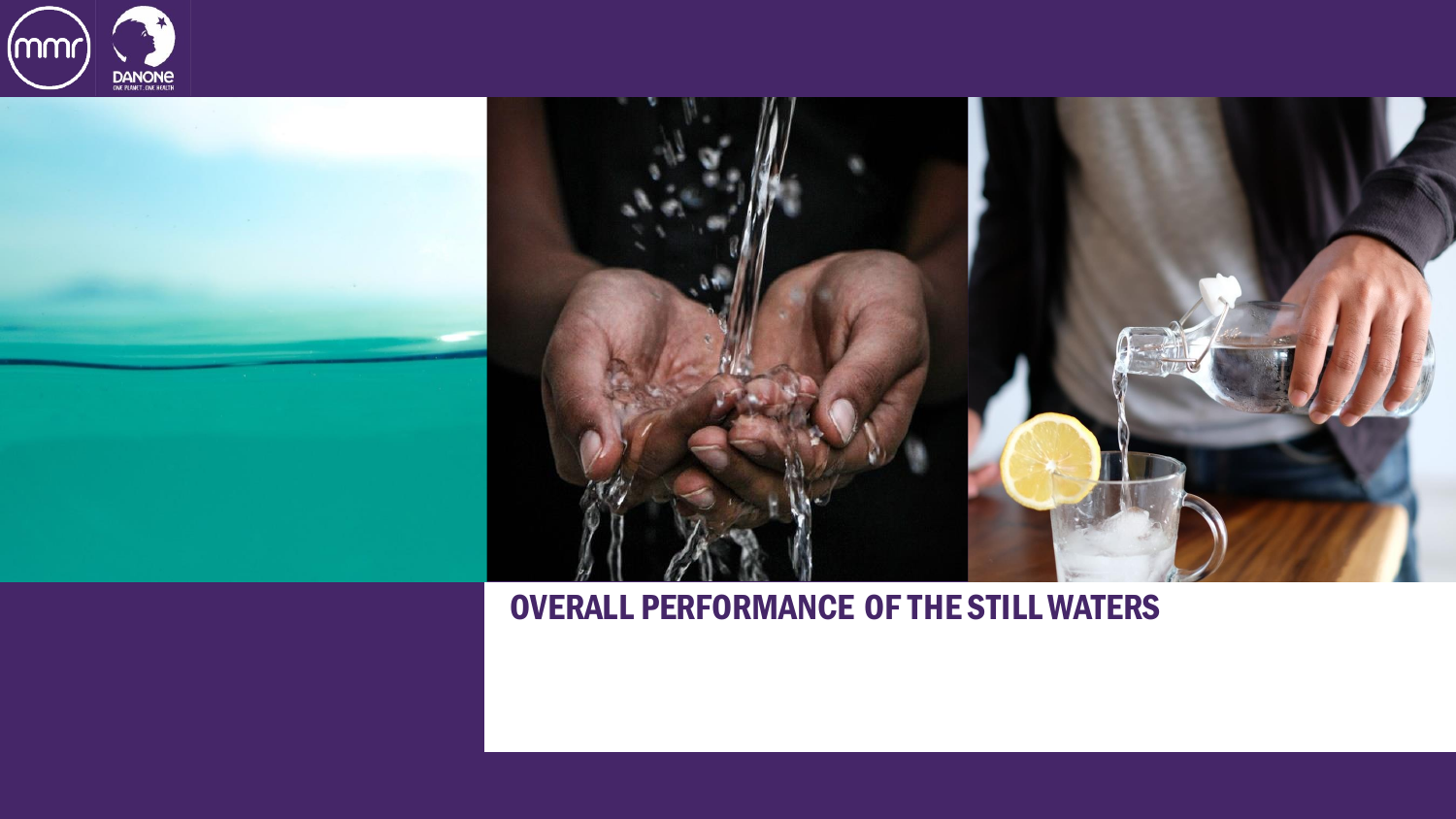

#### SEGMENTATION BASED ON BLIND SENSORY PREFERENCES:

Slightly more likely to be based in Frankfurt



- A LARGE SEGMENT REPRESENTING 63% OF CONSUMERS

- A SECOND SEGMENT OF 37%

VOLVIC TASTE LOVERS BITTER, EARTHY AND PERSISTENT AND NOT **SALTY** 63% NOT INTENSE NOR BITTER FRESHNESS AND NOT METALLIC, NOT BITTER, NOT INTENSE, NOT PERSISTENT 37% (42% vs 32%) and ABC1 (68%vs 56%) More likely to be regular drinkers of flavoured still water (36%vs 24%) and Volvic brand consumers (39%vs 28%) Slightly more likely to be based in Cologne(33% vs 21%) and to be C2DE (44%vs 32%)

**6**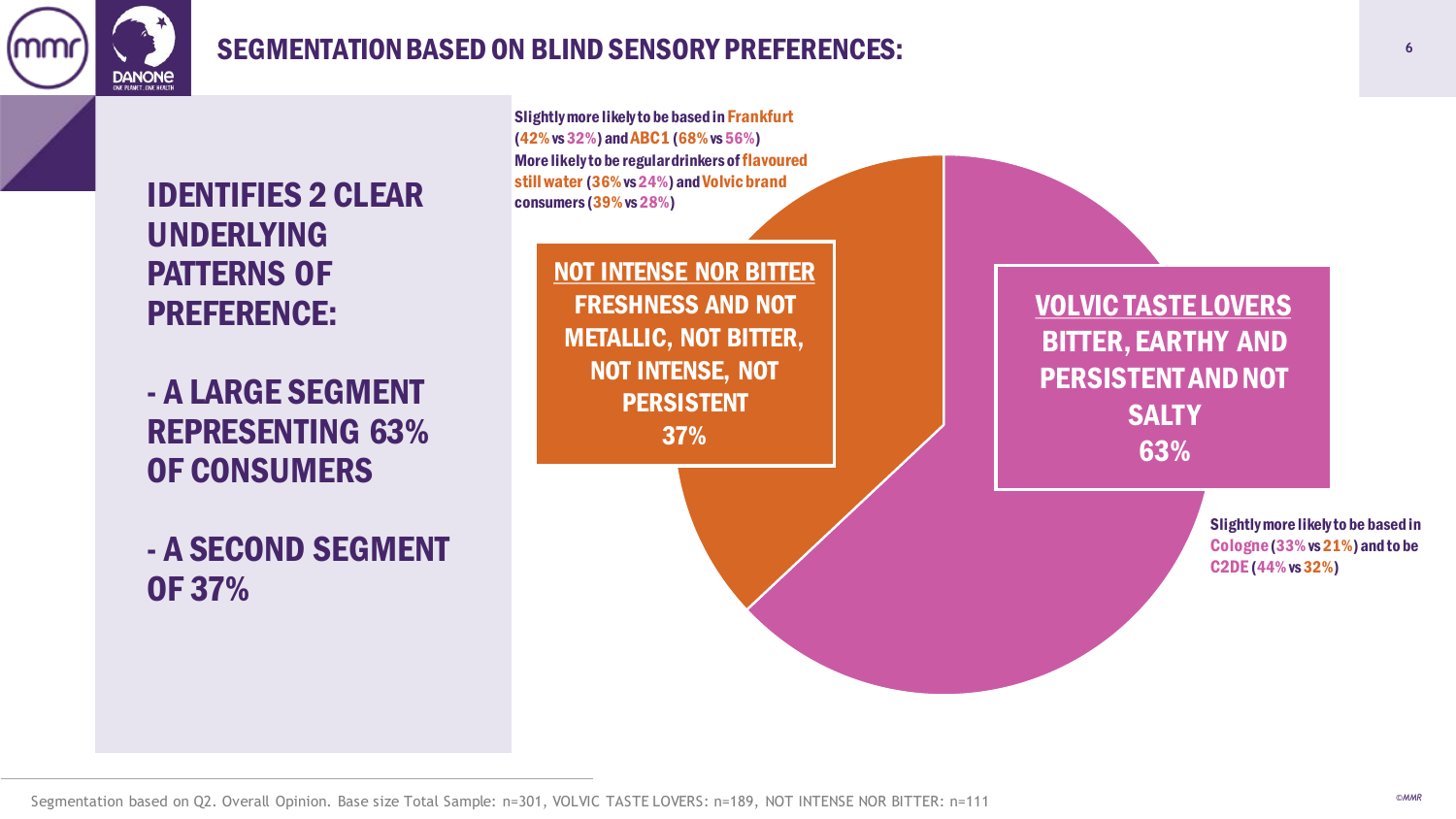(MM **DANONE** 

THE SEGMENTS ARE OPPOSING IN TERMS OF THE PRODUCTS THEY LIKE WITH VOLVIC, BLACK FOREST, PLOSE AND EDEKA DOING WILL IN THE LARGER SEGMENT, ALL WITH LOW TDS VALUES…

SEGMENT OVERALL OPINION

*TDS (mg/l)*

|                              | <b>TOTAL SAMPLE</b> |     |
|------------------------------|---------------------|-----|
| <b>Volvic</b>                | 155                 | 7.1 |
| Evian                        | 337                 | 7.0 |
| Lidl - Saskia                | 310                 | 6.9 |
| <b>Adelholzener Naturell</b> | 349                 | 6.9 |
| Edeka - Gutt & Günstig       | 144                 | 6.9 |
| <b>Rhön Sprudel Naturell</b> | 222                 | 6.9 |
| <b>Black Forest</b>          | 39                  | 6.9 |
| Aldi - Quelbrunn             | 463                 | 6.9 |
| <b>Vittel</b>                | 866                 | 6.7 |
| <b>Vilsa</b>                 | 225                 | 6.7 |
| Plose                        | 26                  | 6.6 |
| <b>Gerolsteiner Naturell</b> | 529                 | 6.4 |

| $\sqrt{}$           |     |                                     |     |                               |  |
|---------------------|-----|-------------------------------------|-----|-------------------------------|--|
| <b>TOTAL SAMPLE</b> |     | <b>VOLVIC TASTE LOVERS</b><br>(63%) |     | <b>NOT INTENSE N</b><br>(37%) |  |
|                     | 7.1 | 155                                 | 7.6 | 866                           |  |
|                     | 7.0 | 39                                  | 7.3 | 463                           |  |
|                     | 6.9 | 26                                  | 7.1 | 222                           |  |
|                     | 6.9 | 144                                 | 7.0 | 337                           |  |
|                     | 6.9 | 310                                 | 6.9 | 349                           |  |
|                     | 6.9 | 337                                 | 6.7 | 529                           |  |
|                     | 6.9 | 349                                 | 6.7 | 225                           |  |
|                     | 6.9 | 222                                 | 6.7 | 310                           |  |
|                     | 6.7 | 463                                 | 6.5 | 144                           |  |
|                     | 6.7 | 225                                 | 6.4 | 155                           |  |
|                     | 6.6 | 866                                 | 6.1 | 39                            |  |
|                     | 6.4 | 529                                 | 5.9 | 26                            |  |
|                     |     |                                     |     |                               |  |

|                                                            | <b>NOT INTENSE NOR BITTER</b><br>(37%) |                                                                 |
|------------------------------------------------------------|----------------------------------------|-----------------------------------------------------------------|
| 866                                                        |                                        | 7.7                                                             |
| 463                                                        |                                        | 7.6                                                             |
| 222                                                        |                                        | 7.3                                                             |
| $\overline{337}$                                           |                                        | 7.3                                                             |
| 349                                                        |                                        | 7.3                                                             |
| 529                                                        | 7.2                                    |                                                                 |
| 225                                                        | 7.1                                    |                                                                 |
| 310                                                        | 7.1                                    |                                                                 |
| 144                                                        | 6.7                                    |                                                                 |
| 155                                                        | 6.2                                    |                                                                 |
| 39                                                         | 6.2                                    | Mean Appeal (1-10)                                              |
| 26                                                         | 5.6                                    | <b>KEY</b><br>Parity with top<br>H<br>performer at 95% loc<br>Ш |
| $C_{\rm{max}}$ 4.00 NOT INTENCE NOD DITTED, $\alpha$ 4.111 |                                        | Parity with lowest<br>performer at 95% loc<br><b>OMMR</b>       |

Q2. Taking everything into consideration, what is your overall opinion of this drink? Base size Total Sample: n=301, VOLVIC TASTE LOVERS: n=189, NOT INTENSE NOR BITTER: n=111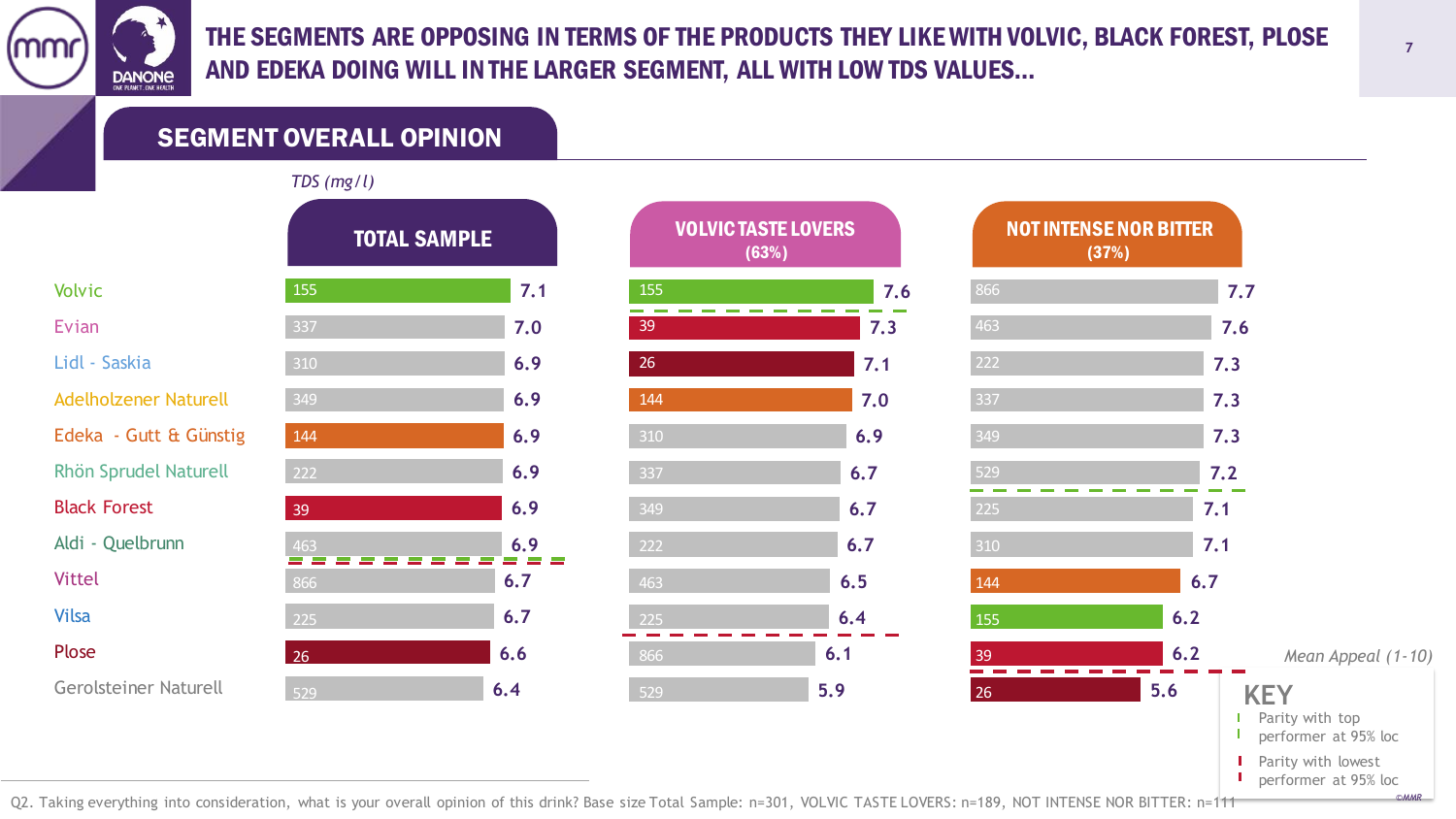(MW **DANONE** 

#### …AND HIGHER TDS VALUES DOING WELL IN THE 'NOT INTENSE NOR BITTER' SEGMENT of 37%, INCLUDING EVIAN AND VITTEL

SEGMENT OVERALL OPINION

#### *TDS (mg/l)*

|                              | <b>TOTAL SAMPLE</b> |     |
|------------------------------|---------------------|-----|
| <b>Volvic</b>                | 155                 | 7.1 |
| Evian                        | 337                 | 7.0 |
| Lidl - Saskia                | 310                 | 6.9 |
| <b>Adelholzener Naturell</b> | 349                 | 6.9 |
| Edeka - Gutt & Günstig       | 144                 | 6.9 |
| <b>Rhön Sprudel Naturell</b> | 222                 | 6.9 |
| <b>Black Forest</b>          | 39                  | 6.9 |
| Aldi - Quelbrunn             | 463                 | 6.9 |
| <b>Vittel</b>                | 866                 | 6.7 |
| <b>Vilsa</b>                 | 225                 | 6.7 |
| Plose                        | 26                  | 6.6 |
| <b>Gerolsteiner Naturell</b> | 529                 | 6.4 |

| $\cdots$            |     |                                     |     |                               |
|---------------------|-----|-------------------------------------|-----|-------------------------------|
| <b>TOTAL SAMPLE</b> |     | <b>VOLVIC TASTE LOVERS</b><br>(63%) |     | <b>NOT INTENSE N</b><br>(37%) |
|                     | 7.1 | 155                                 | 7.6 | 866                           |
|                     | 7.0 | 39                                  | 7.3 | 463                           |
|                     | 6.9 | 26                                  | 7.1 | 222                           |
|                     | 6.9 | 144                                 | 7.0 | 337                           |
|                     | 6.9 | 310                                 | 6.9 | 349                           |
|                     | 6.9 | 337                                 | 6.7 | 529                           |
|                     | 6.9 | 349                                 | 6.7 | 225                           |
|                     | 6.9 | 222                                 | 6.7 | 310                           |
|                     | 6.7 | 463                                 | 6.5 | 144                           |
|                     | 6.7 | 225                                 | 6.4 | 155                           |
|                     | 6.6 | 866                                 | 6.1 | 39                            |
|                     | 6.4 | 529                                 | 5.9 | 26                            |
|                     |     |                                     |     |                               |



Q2. Taking everything into consideration, what is your overall opinion of this drink? Base size Total Sample: n=301, VOLVIC TASTE LOVERS: n=189, NOT INTENSE NOR BITTER: n=111